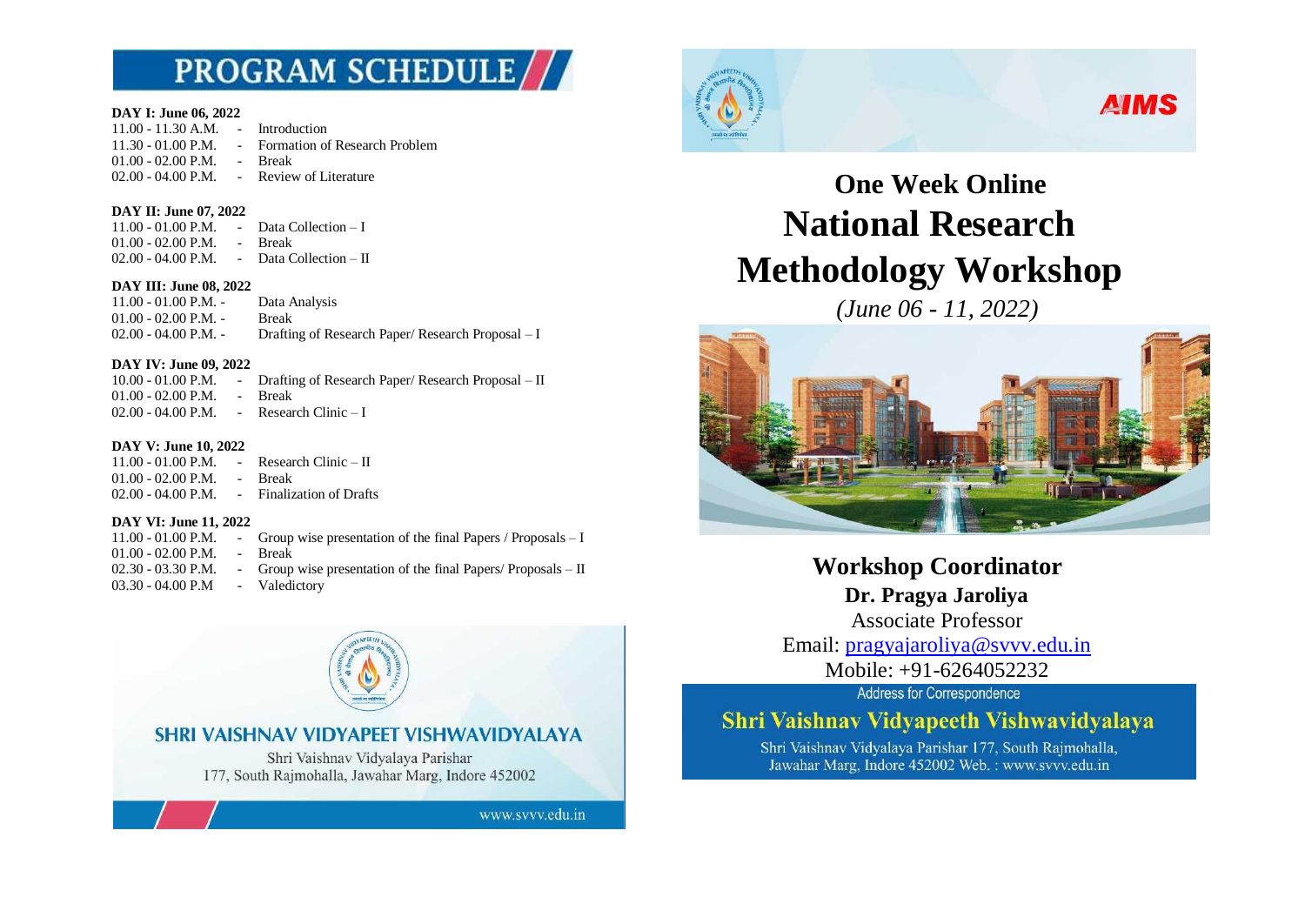# **INTRODUCTION**

Management Research is a systematic process of gathering, recording and analyzing data to facilitate the decision making process. Applied research facilitates managerial decision making and reduces uncertainly. It is an amalgamation of techniques and procedures that helps the researcher to know and understand the phenomena in focus. It connotes patient study and scientific investigation, wherein the researcher takes another, more careful look at data to discover all that can be known about the subject under study. The workshop aims to explore the basic dimension of research and the need for scholars to rethink the assumptions that underline historic paradigms of research in the field of management. It is designed to provide participants with hands-on approach to conduct research. On completion of the workshop, participants would develop the skills to review the literature, develop hypotheses, frame research design, identify sampling techniques and comprehend the role and relevance of the tools for data collection and analysis. The six-day workshop will be exposing the participants to theoretical input on qualitative research techniques, followed by the field work based on syndicates. The participants will be expected to choose a research topic and develop a research paper during the workshop. Subject areas include all functional areas of management, administration and educational research. **Based on peer review, good quality research papers written during the workshop will be published in** *AIMS Journal of Management***.**

## **OBJECTIVES**

- To expose the participants to contemporary research methodology.
- To build research capability among young scholars and faculties in the area of Management, Commerce, Economics and other streams of Social Sciences.
- To provide an opportunity to researchers through research clinic to present the problems related to the methodology faced by them during their current work.
- To prepare the participants to make scholarly contributions in their respective area of research.
- To expose the participants to Qualitative Research Techniques.

## **WORKSHOP OUTCOMES**

At the end of the workshop, participants should be able to:

- Understand the literature review and identify the research gaps
- Design the research in their respective area of research.
- Write quality scholarly articles and papers
- E-certificate to all the participants
- Based on peer review, good quality research papers written during the workshop will be published in *AIMS Journal of Management*

## **COMMITMENT OF PARTICIPANTS**

- Participants are expected to come with open minds and attitude for learning and exploring new vistas of research.
- Participants have to attend the workshop for all the six days as per the schedule. Partial participation will not be entertained.
- Participants will be required to complete the group activities as mentioned for maximum take away from the workshop.

# **DELEGATE FEES**

A nominal fee of Rs. 500/- for Academicians and Rs. 400/- for Research Scholars (Including service tax) covering the cost of reading material, shall be payable per participant. Fees once paid will not be refunded. However, a substitute delegate is acceptable. Registration would be closed once a pre-decided cut-off number is achieved. Last date for registration is May 25, 2022. Kindly find below the link for registration **–**

<https://forms.gle/cgcVzJPCciGwYXGA6>

# **FACILITATOR**

Dr Upinder Dhar, Vice Chancellor - Shri Vaishnav Vidyapeeth Vishwavidyalaya, Indore - has led several such workshops as a facilitator so far. A renowned educationist and academician, Dr. Dhar, has more than four decades of experience in post graduate teaching, corporate